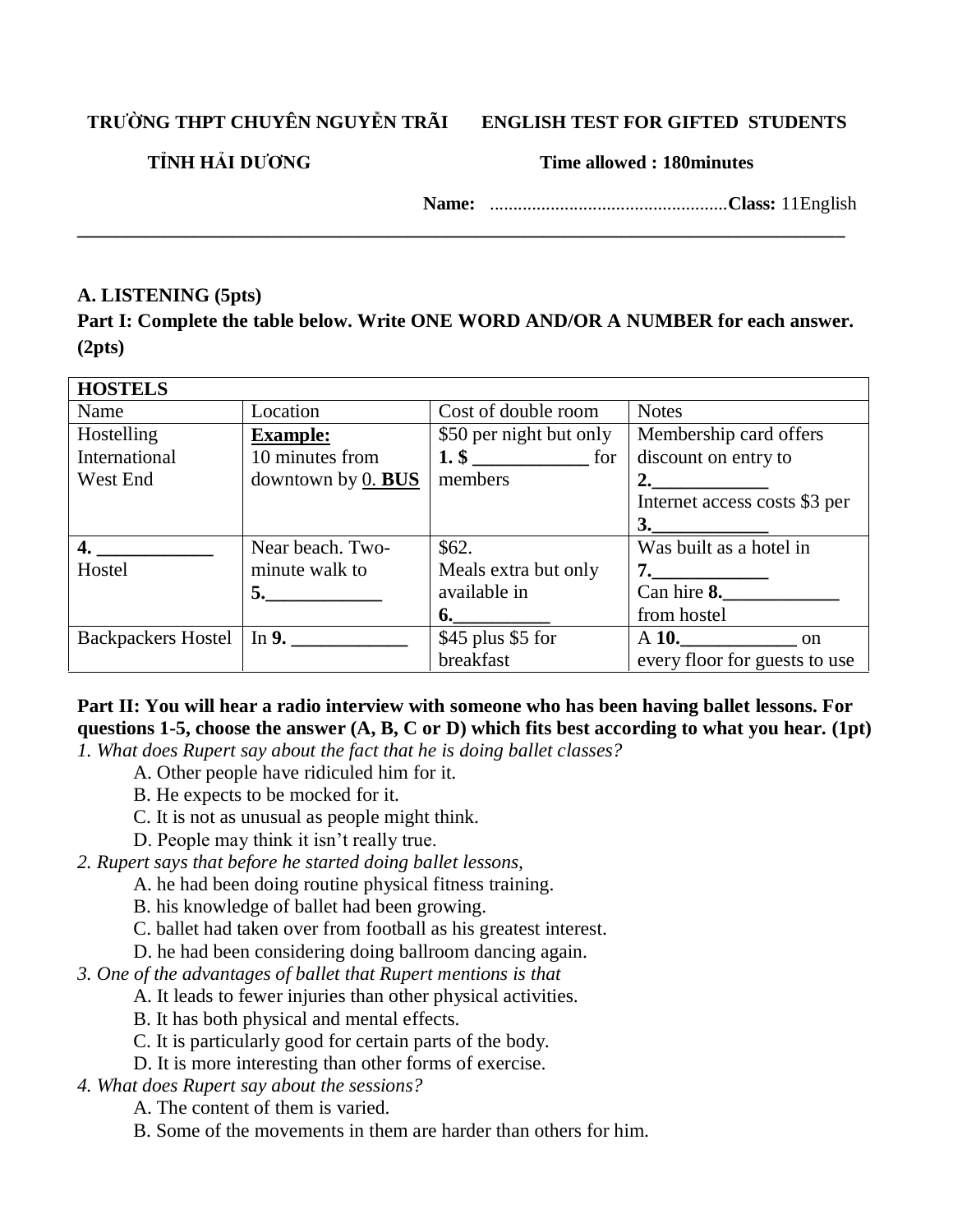C. All of the movements in them have to be done accurately.

D. They don't all involve basic movements.

*5. What does Rupert say about his progress at ballet?*

- A. It has been much more rapid than he had expected.
- B. It has made him consider giving up his other training.
- C. It has given him greater appreciation of the skills of professionals.
- D. It has led him to enroll for certain exams.

## **Part III : Listen to some pieces of VOA news. Write NO MORE THAN THREE WORDS taken from the recording for each answer in the space provided. (2pts)**

North Korea has fired two projectiles into the sea off its (1) \_\_\_\_\_\_\_\_\_\_\_\_\_, according to a statement from South Korea's Joint Chiefs of Staff. The statement said the projectiles were fired Friday morning from near the city of Tongchun in Gangwon Province into the Sea of Japan. The JCS said South Korea's military is monitoring the situation in case of (2) \_\_\_\_\_\_\_\_\_\_\_\_\_\_\_\_. Friday's launch was the sixth since last month, with North Korean leader Kim Jong Un calling them a "solemn warning" over U.S.-South Korea joint military exercises that began this month. President Donald Trump has said he is not concerned with the launches because they are  $(3)$  projectiles.

 Israel has been criticized for barring two (4)\_\_\_\_\_\_\_\_\_\_\_\_\_\_\_\_\_from entering the country on Thursday, setting off a new (5)\_\_\_\_\_\_\_\_\_\_\_\_\_\_\_\_\_in the debate over U.S. support for its ally in the Middle East. As AP's Sagar Meghani reports, Democratic Congresswomen Ilhan Omar and Rashida Tlaib have been vocal critics of Israel and its treatment of(6)\_\_\_\_\_\_\_\_\_\_\_\_\_\_\_\_\_. "Prime Minister Benjamin Netanyahu says criticism is fine but supporting a boycott against Israel is not, and that's what Rashida Tlaib and Ilhan Omar doing so he won't let them in."

 President Donald Trump says he does not want to see China's government violently (7)\_\_\_\_\_\_\_\_\_\_\_\_\_\_\_\_\_on protesters in Hong Kong. Trump said Thursday afternoon that China's President Xi Jinping could solve the situation quickly by meeting with  $(8)$ \_\_\_\_\_\_\_\_\_\_\_\_\_\_\_\_. "He's a man I like a lot. I get along with him very well, President Xi. And I said that I would be willing to bet that if he sat down with the protesters, a group of (9) \_\_\_\_\_\_\_\_\_\_\_\_\_\_\_\_\_. I bet he'd work it out in 15 minutes. I bet he'd work it out very quickly." China's ambassador to London, meanwhile, Liu Xiaoming warned Thursday that foreign forces should stop interfering in what he called an "internal" Chinese matter. The U.S. and China are in the midst of contentious drawn-out (10)\_\_\_\_\_\_\_\_\_\_\_\_\_\_\_. President Trump said Thursday he still believes China wants to make a deal.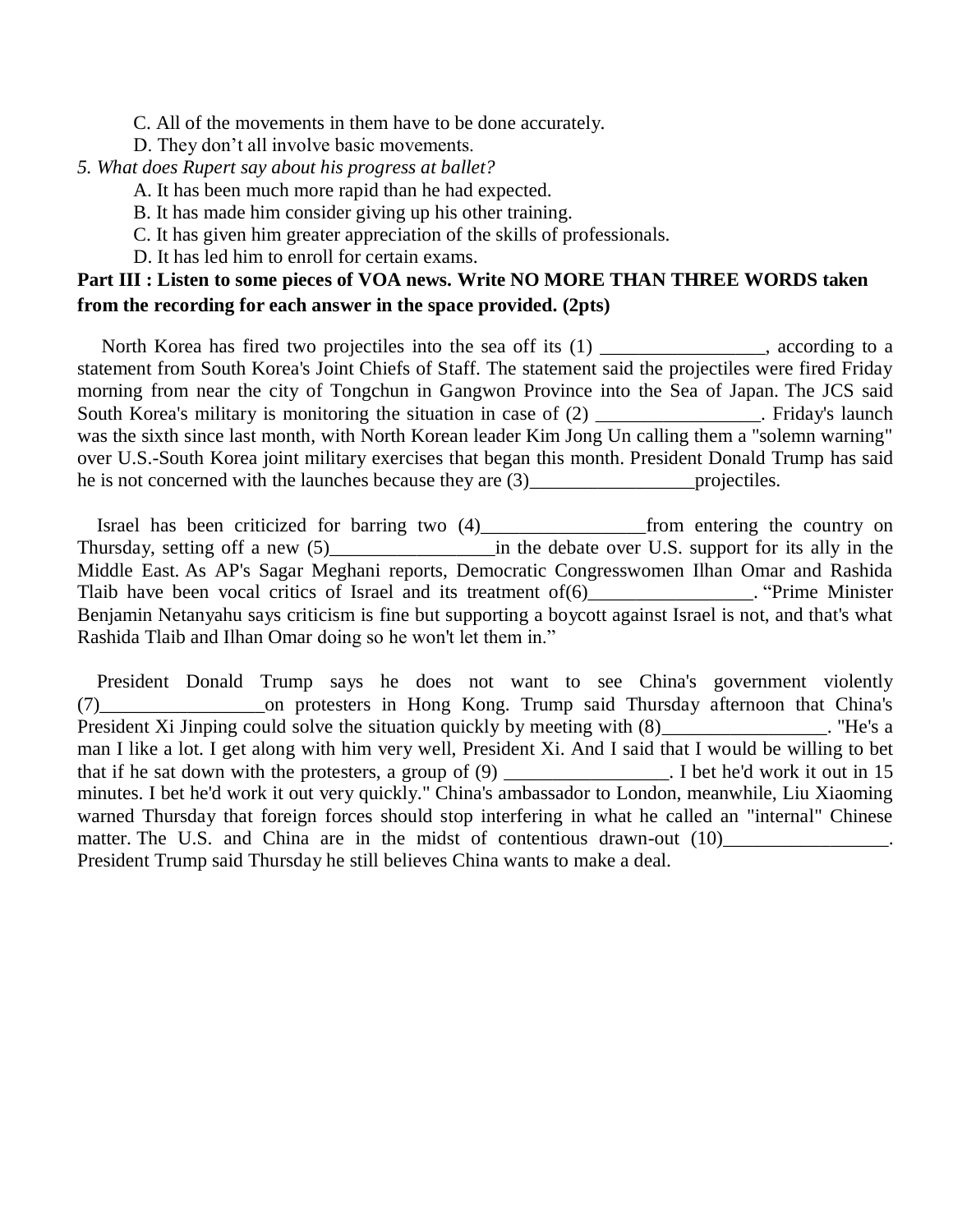#### TRƯỜNG THPT CHUYÊN NGUYỄN TRÃI

#### **ENGLISH TEST FOR GIFTED STUDENTS**

TINH HẢI DƯƠNG

#### Time allowed: 180minutes

#### **B. LEXICO- GRAMMAR (3pts)**

Part I. Choose the best answer to each of the following questions. (2pts) 1. Tamara has set her \_\_\_\_\_\_\_\_\_ on becoming a ballet-dancer. B. brain A. feet C. heart D. head 2. If you say you'd like \_\_\_\_\_\_\_\_ of cream on your strawberries then you don't want very much cream. B. oodles C. lashings A. a dash D. a dollop 3. The UN has called for an immediate \_\_\_\_\_\_\_\_ of hostilities. C. deletion A. cessation B. cancellation D. ceasefire 4. I felt an \_\_\_\_\_\_ with the writer from his descriptions of a world that seemed to have a great deal in common with my own. A. affection B. adherence C. acknowledgement D. affinity 5. In such a plight that we had no choice but to radio for help. A. we found ourselves B. we ourselves found C, did we find ourselves D. did we ourselves find 6. The old lady came near to \_\_\_\_\_\_\_ of pneumonia but to everyone's amazement she pulled through. A. death B. dying C. being dead D. die 7. The book \_\_\_\_\_\_ to a number of interesting research studies which I would really like to find out more about. A hints C. declares D. alludes B. cites 8. I take great exception the implication that I was not telling the truth. B. from A. against  $C.$  to D. with 9. The children's interest in playing the game soon B. tottered C. stumbled A. flagged D. thawed 10. Ever year many small companies get \_\_\_\_\_\_\_ up by large multinationals. A. swallowed B. burnt C. digested D. drowned 11. Apart from the \_\_\_\_\_cough and cold. I've been remarkably healthy all my life. A. odd B. opportune C. irregular D. timely 12. I had to take out a bank loan when I started up in business and it took me two years to pay it \_\_. C. over D. off A. out  $B. up$ 13. He's applied for a (an) \_\_\_\_\_\_\_\_\_\_ lot of jobs but he's only been short-listed once. A. dreadful B. awful C. enormous D. wide 14. I've been working \_\_\_\_\_\_quite a lot of pressure lately.  $A.$  in B. with  $C.$  on D. under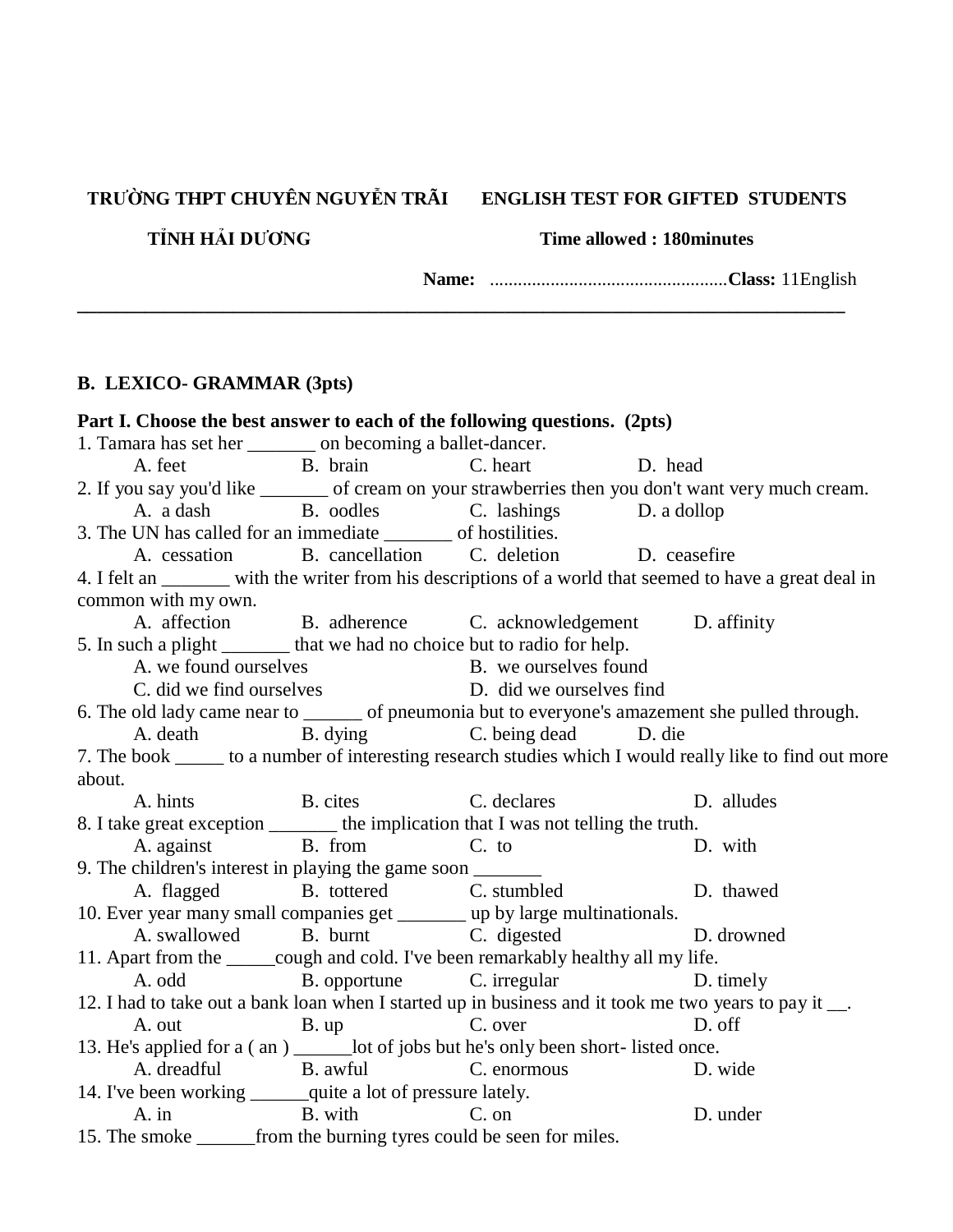|                                                                                       |                   | A. bulging B. radiating C. billowing | D. sweeping    |  |
|---------------------------------------------------------------------------------------|-------------------|--------------------------------------|----------------|--|
| 16. Several of the advertising hoardings had been _____ by anti-sexist slogans.       |                   |                                      |                |  |
| A. deleted B. mutilated C. erased                                                     |                   |                                      | D. defaced     |  |
| 17. The theft of my father's camera cast rather a second the holiday.                 |                   |                                      |                |  |
|                                                                                       |                   | A. blight B. curse C. misfortune     | D. misery      |  |
| 18. I'm afraid I can't tell you what he said. It would be a ______ of confidence.     |                   |                                      |                |  |
| A. rupture B. break C. rift                                                           |                   |                                      | D. breach      |  |
| 19. There's no point in telephoning him. He's certain ______ by now.                  |                   |                                      |                |  |
| A. to leave B. to have left C. left                                                   |                   |                                      | D. having left |  |
| 20. If you don't stop smoking, you ______ this risk of developing chronic bronchitis. |                   |                                      |                |  |
| A. bear                                                                               | B. suffer C. make |                                      | D. run         |  |

## **Part II. Fill the space in the sentence using the base word given in bold.(0.5pt)**

1. If you look on the other side of the cup, you will find a small with the name of the original manufacturer. **engrave** 2. The next time you are in a dark place in the countryside at night, look up at the night sky and wonder at the\_\_\_\_\_\_\_\_\_\_\_\_\_\_\_\_ stars set out in the heavens before you. **number** 3. As he was walking home late last night, Mr. Jones saw a strange shape in the sky and rang the police immediately. **sphere** 4. Are you sure the is working properly on this truck? It must have done more than twenty thousand. **mile** 5. The criminal act of numerous factories dumping waste into the area's rivers has led to dangerously high\_\_\_\_\_\_\_\_\_\_\_\_\_\_\_\_ levels. **toxic**

## **Part III. Fill the space in the passage using the base word given in bold.(0.5pt)**

The woman twists and contorts her body, wheeling and spinning across the room. Her voice rises in 1. \_\_\_\_\_\_\_\_\_\_\_\_( **ecstasy**)whoops and yells then drops to mournful moans and grunts before she collapses in a heap on the floor. And then it's my turn.

I came here seeking a brief escape from the stresses of modern life. But right now my instinctive stressflight response is in full throttle and urging me to sprint for the door, anything rather than stand up and perform 2. \_\_\_\_\_\_\_\_\_\_\_\_( **spontaneity**)singing and dancing in front of a rather forbidding 3. \_\_\_\_\_\_\_\_\_\_\_\_(**sort**)of complete strangers.

But there is no graceful way out. And something about the trance-like beat of the African drums, the unearthly hum of the harmonium, combined with the soothing candle-lit glow of the room and the serene 4. \_\_\_\_\_\_\_\_\_\_\_\_( **assure**) of our teacher compels me to stay put.

This is natural voice therapy. The workshops are meant to release hidden emotions and anxieties, and promote relaxation and mental healing through singing. Using a mixture of mantra, Sanskrit chanting, Indian scales and pure 5. \_\_\_\_\_\_\_\_\_\_\_\_( **improvise**), the aim is to 'free the inner voice'.

## **C. READING (6pts)**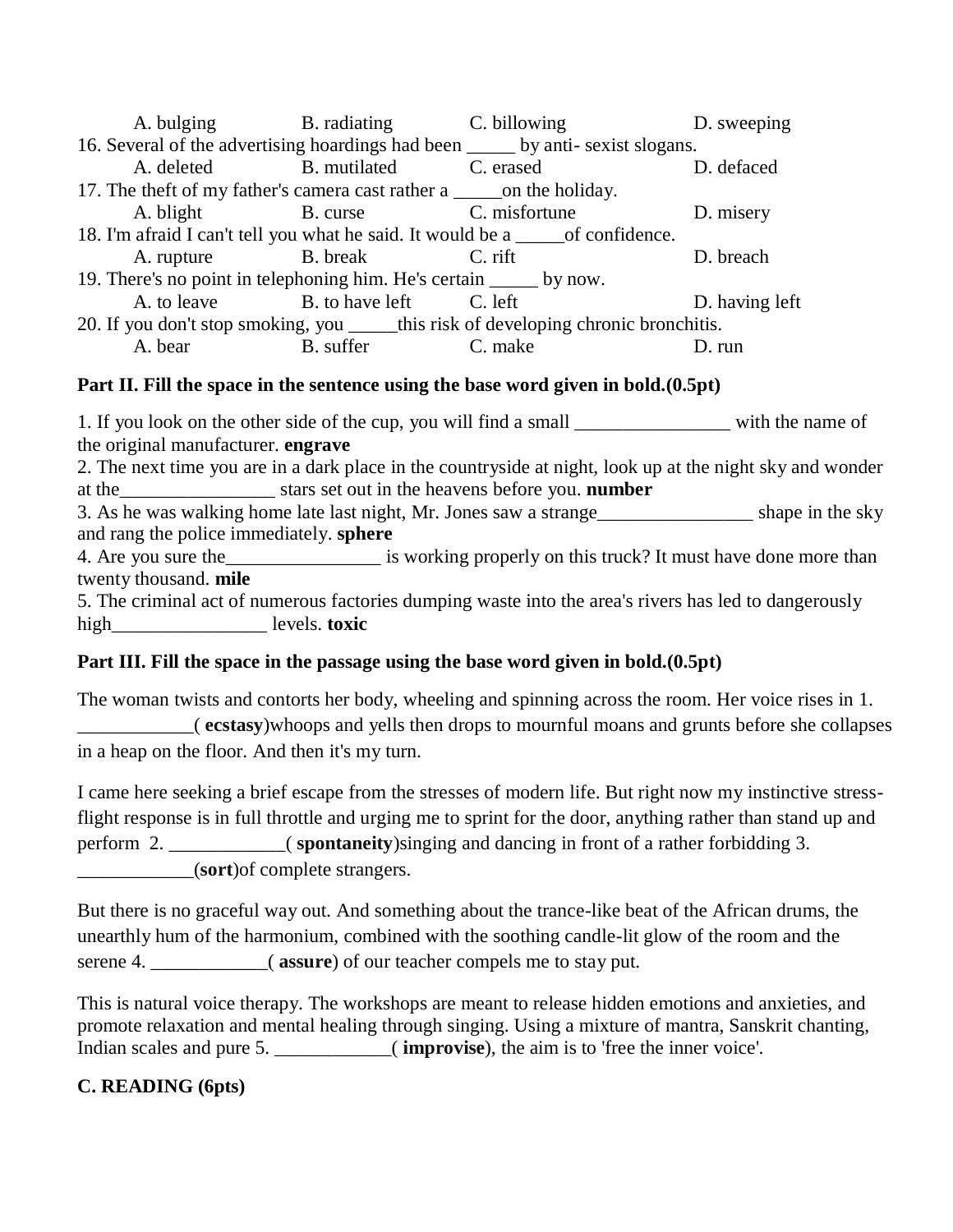# **Part I. Read the following passage and mark the letter A, B, C, or D on your answer sheet to indicate the correct word for each of the blanks from 1 to 10. (1pt) E-STYLE**

| Remember all that advice people used to give you about how to lay out a letter? Well, the good thing           |                            |                                                                                                       |                 |  |  |
|----------------------------------------------------------------------------------------------------------------|----------------------------|-------------------------------------------------------------------------------------------------------|-----------------|--|--|
|                                                                                                                |                            | about (1) is that you don't need to worry about most of that. No need to put your                     |                 |  |  |
| (2) in the top right-hand corner or wherever. No need to say "Dear Dan" if you don't want to.                  |                            |                                                                                                       |                 |  |  |
| Some people do, however, add a $(3)$ at the bottom of their $(4)$ $\ldots$ - it usually contains               |                            |                                                                                                       |                 |  |  |
| all their $(5)$ details.                                                                                       |                            |                                                                                                       |                 |  |  |
|                                                                                                                |                            | In (6) of general style, though, it's a good idea to keep it short and sweet. Remember that           |                 |  |  |
| people are paying to (7) ___________ you mail, so try not to add to their bills. You'll find your e-mail style |                            |                                                                                                       |                 |  |  |
|                                                                                                                |                            | tends to be much more (8)___________ than in conventional correspondence, as most people see it as an |                 |  |  |
| extended form of conversation. Of course, your mail won't look at all (9) if it's so                           |                            |                                                                                                       |                 |  |  |
| ungrammatical or badly spelt that no one can understand it!                                                    |                            |                                                                                                       |                 |  |  |
| Most junk mail features headings and text that scream at you in capitals. This is (10)________ as the          |                            |                                                                                                       |                 |  |  |
| equivalent of shouting, and looks rather rude, so it's better not to annoy people by doing it.                 |                            |                                                                                                       |                 |  |  |
| 1. A. communication                                                                                            | B. electronics             | C. e-mail                                                                                             | D. websites     |  |  |
| 2. A. address                                                                                                  |                            | B. surname C. phone number                                                                            | D. file number  |  |  |
| 3. A. delication                                                                                               | B. signature C. autograph  |                                                                                                       | D. postscript   |  |  |
| 4. A. message                                                                                                  | B. memo                    | C. folder                                                                                             | D. report       |  |  |
| 5. A. contract                                                                                                 | B. private C. contact      |                                                                                                       | D. factual      |  |  |
| 6. A. matter                                                                                                   | B. terms                   | C. course                                                                                             | D. regard       |  |  |
| 7. A. store                                                                                                    | B. send                    | C. forward                                                                                            | D. download     |  |  |
| 8. A. stylish                                                                                                  | B. looser                  | C. lazy                                                                                               | D. informal     |  |  |
| 9. A. impressive                                                                                               | B. impressed C. impressing |                                                                                                       | D. impressively |  |  |
| 10. A. thought                                                                                                 | B. considered              | C. looked                                                                                             | D. regarded     |  |  |
|                                                                                                                |                            |                                                                                                       |                 |  |  |

## **Part II. Read the text and think of the word which best fit each gap. Use only ONE word in each gap. (1pt)**

 For independent travellers, a good pair of binoculars often represents an essential piece of kit. Unless you're planning to do a 1.\_\_\_\_\_\_\_\_deal of bird-watching or other specialist activities, however, there's no need to invest 2.\_\_\_\_\_\_\_\_\_a full-size pair. Compact binoculars are fine when 3. Comes to general all-purpose viewing in good light. What's 4. , they are certainly easier to carry round.

Everyone has 5.\_\_\_\_\_\_\_\_\_\_own idea of what makes a comfortable pair of binoculars. When you're considering 6. The of the many brands and models on the market you should choose, don't base your decision on price alone. A better idea 7.\_\_\_\_\_\_\_\_\_to pop down to your local photographic store and 8.\_\_\_\_\_\_\_\_\_those that fall within your price range a test run.

9.\_\_\_\_\_\_\_\_\_ you might like the look of a particular pair, you may not find the handling and viewing position comfortable. Finally, make 10.\_\_\_\_\_\_\_\_\_the binoculars come with a decent case and a comfortable neck strap. These details can make all the difference when you're out in the field.

## **Part III. Read the following passage and circle the best answer to each of the following questions. (1pt)**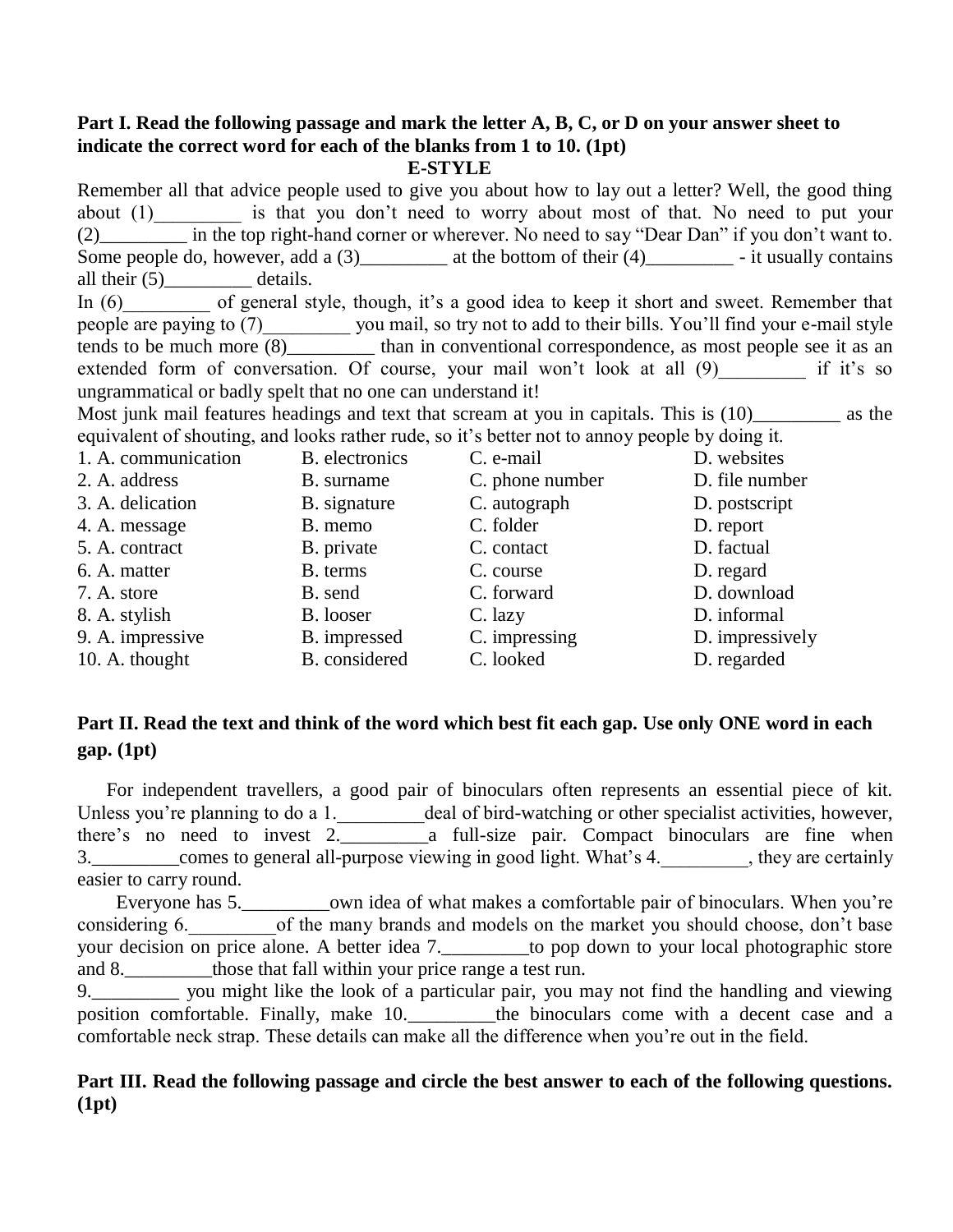It may seem as if the art of music by its nature would not lend itself to the exploration and expression of reality characteristic of Romanticism, but that is not so. True, music does not tell stories or paint pictures, but it stirs feelings and evokes moods, through both of which various kinds of reality can be suggested or expressed. It was in the rationalist 18th century that musicians rather mechanically attempted to reproduce stories and subjects in sound. These literal renderings naturally failed, and the Romanticists profited from the *error*. Their discovery of new realms of experience proved communicable in the first place because they were in touch with the spirit of renovation, particularly through poetry. What Goethe meant to Beethoven and Berlioz and what German folk tales and contemporary lyricists meant to Weber, Schumann, and Schubert are familiar to all who are acquainted with the music of these men.

There is, of course, no way to demonstrate that Beethoven's *Egmont* music or, indeed, its overture alone corresponds to Goethe's drama and thereby enlarges the hearer's consciousness of it; but it cannot be an *accident* or an aberration that the greatest composers of the period employed the resources of their art for the creation of works expressly related to such lyrical and dramatic subjects. Similarly, the love of nature stirred Beethoven, Weber, and Berlioz, and here too the correspondence is felt and persuades the fit listener that his own experience is being expanded. The words of-the creators themselves record this new comprehensiveness. Beethoven referred to his activity of mingled contemplation and composition as *dichten*, making a poem; and Berlioz tells in his *Memoires* of the impetus given to his genius by the music of Beethoven and Weber, by the poetry of Goethe and Shakespeare, and not least by the spectacle of nature. Nor did the public that ultimately understood their works gainsay their claims.

It must be added that the Romantic musicians including Chopin, Mendelssohn, Glinka, and Liszthad at their disposal greatly improved instruments. The beginning' of the 19th century produced the modern piano, of greater range and dynamics than theretofore, and made all wind instruments more exact and powerful by the use of keys and valves. The modern full orchestra was the result. Berlioz, whose classic treatise on instrumentation and orchestration helped to give it definitive form, was also the first to exploit its resources to the full, in the *Symphonic fantastique* of 1830. This work, besides its technical significance just mentioned, can also be regarded as uniting the characteristics of Romanticism in music, it is both lyrical and dramatic, and, although it makes use of a "story," that use is not to describe the scenes but to connect them; its slow movement is a "nature poem" in the Beethovenian manner; the second, fourth, and fifth movements include "realistic" detail of the most vivid kind; and the opening one is an introspective reverie.

*1. Music can suggest or express various kinds of reality by \_\_\_\_.*

- A. telling stories or minting pictures B. stirring feelings and evoking moods
- 
- 
- C. exploring and expressing reality D. depicting nature and reality
- 

*2. The word "error" in paragraph 1 refers to* \_\_\_\_\_.

- A. the feelings and moods of the Romanticist musicians
- B. the exploration and expression of reality of Romanticism
- C. the works of the Romanticist musicians in the 18th century
- D. musicians' mechanical reproduction of stories and subjects
- *3. It is stated in the passage that the Romanticists were influenced by* \_\_\_\_\_.
	- A. the works of the rationalist musicians in the 18th century
	- B. Goethe, German folk tales and contemporary lyricist
	- C. the thoughts of Beethoven, Weber, and Berlioz
	- D. the art of music by the rationalist musicians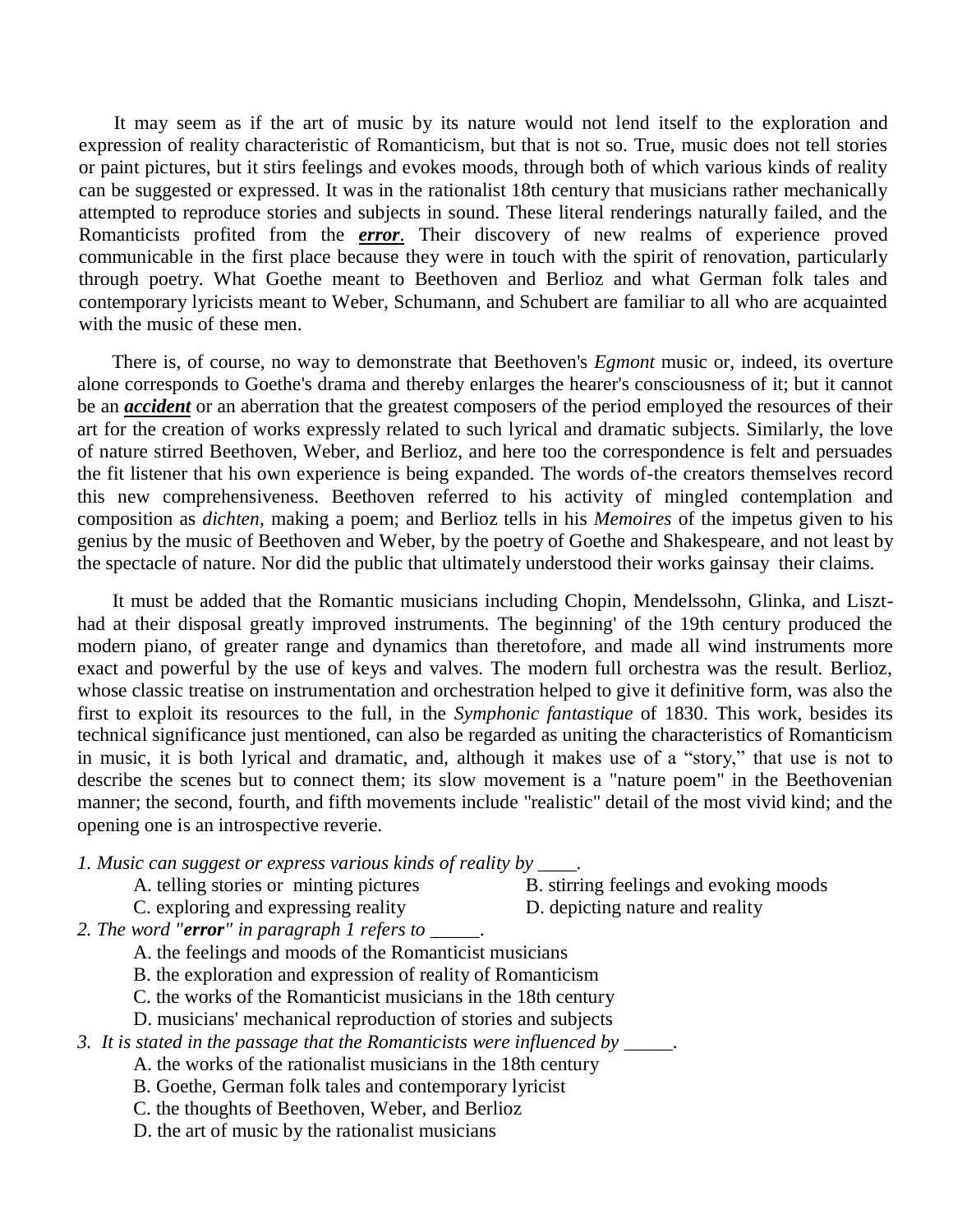| 4. The word " <b>accident</b> " in paragraph 2 is closest in meaning to $\frac{1}{1}$ .                |                                                  |  |  |  |
|--------------------------------------------------------------------------------------------------------|--------------------------------------------------|--|--|--|
| A. unplanned happening                                                                                 | B. collision or similar incident                 |  |  |  |
| C. unusual occurrence                                                                                  | D. unpleasant event                              |  |  |  |
| 5. The passage indicates that the Romanticist composers were inspired not only by lyrical and dramatic |                                                  |  |  |  |
| subjects but also by $\rule{1em}{0.15mm}$ .                                                            |                                                  |  |  |  |
| A. the rationalists                                                                                    | B. the creation of works                         |  |  |  |
| C. the love of nature                                                                                  | D. the poetry of Goethe                          |  |  |  |
| 6. It can be inferred from the passage that Berlioz was $\frac{1}{\sqrt{1-\frac{1}{n}}}$ .             |                                                  |  |  |  |
| A. a rationalist musician                                                                              | B. an English writer                             |  |  |  |
| C. a composer and critic                                                                               | D. a German poet                                 |  |  |  |
| 7. The Romantic musicians also made use of modern technologies such as                                 |                                                  |  |  |  |
| A. improved wind instruments B. powerful keys and valves                                               |                                                  |  |  |  |
| C. greater range and dynamics D. instrumentation and orchestration                                     |                                                  |  |  |  |
| 8. Romanticism in music is characterized as being ____.                                                |                                                  |  |  |  |
| A. exact and powerful                                                                                  | B. realistic and vivid                           |  |  |  |
| C. great and dynamic                                                                                   | D. lyrical and dramatic                          |  |  |  |
| 9. All of the following are true about the Symphonic fantastique EXCEPT                                |                                                  |  |  |  |
| A. It is both lyrical and dramatic. B. It was composed by Beethoven.                                   |                                                  |  |  |  |
| C. It was issued in 1830.                                                                              | D. It unites the characteristics of Romanticism. |  |  |  |
| 10. According to the passage, Romanticism in music extended over ____.                                 |                                                  |  |  |  |
| A. the 18th and 19th centuries                                                                         | B. the late 18th century                         |  |  |  |
| C. the early 19th century                                                                              | D. the beginning of the 20th century             |  |  |  |

### **Part IV. The reading passage has seven paragraphs A-H. (2pts) Questions 1 to 5: Choose the correct heading for paragraphs A, C, D, E, E and H from the list of headings below.**

## **List of Headings**

- *i Scientists' call for revision of policy*
- *ii An explanation for reduced water use*
- *iii How a global challenge was met*
- *iv Irrigation systems fall into disuse*
- *v Environmental effects*
- *vi The financial cost of recent technological improvements*
- *vii The relevance to health*
- *viii Addressing the concern over increasing populations*
- *ix A surprising downward trend in demand for water*
- *x The need to raise standards*
- *xi A description of ancient water supplies*

#### **00 Paragraph A: xi**

- 1. Paragraph C : \_\_\_\_ 2. Paragraph D: \_\_\_\_ 3. Paragraph E: \_\_\_
	-
- 4. Paragraph F: \_\_\_\_ **00 Paragraph G: ii** 5. Paragraph H: \_\_\_\_
- 

#### **MAKING EVERY DROP COUNT**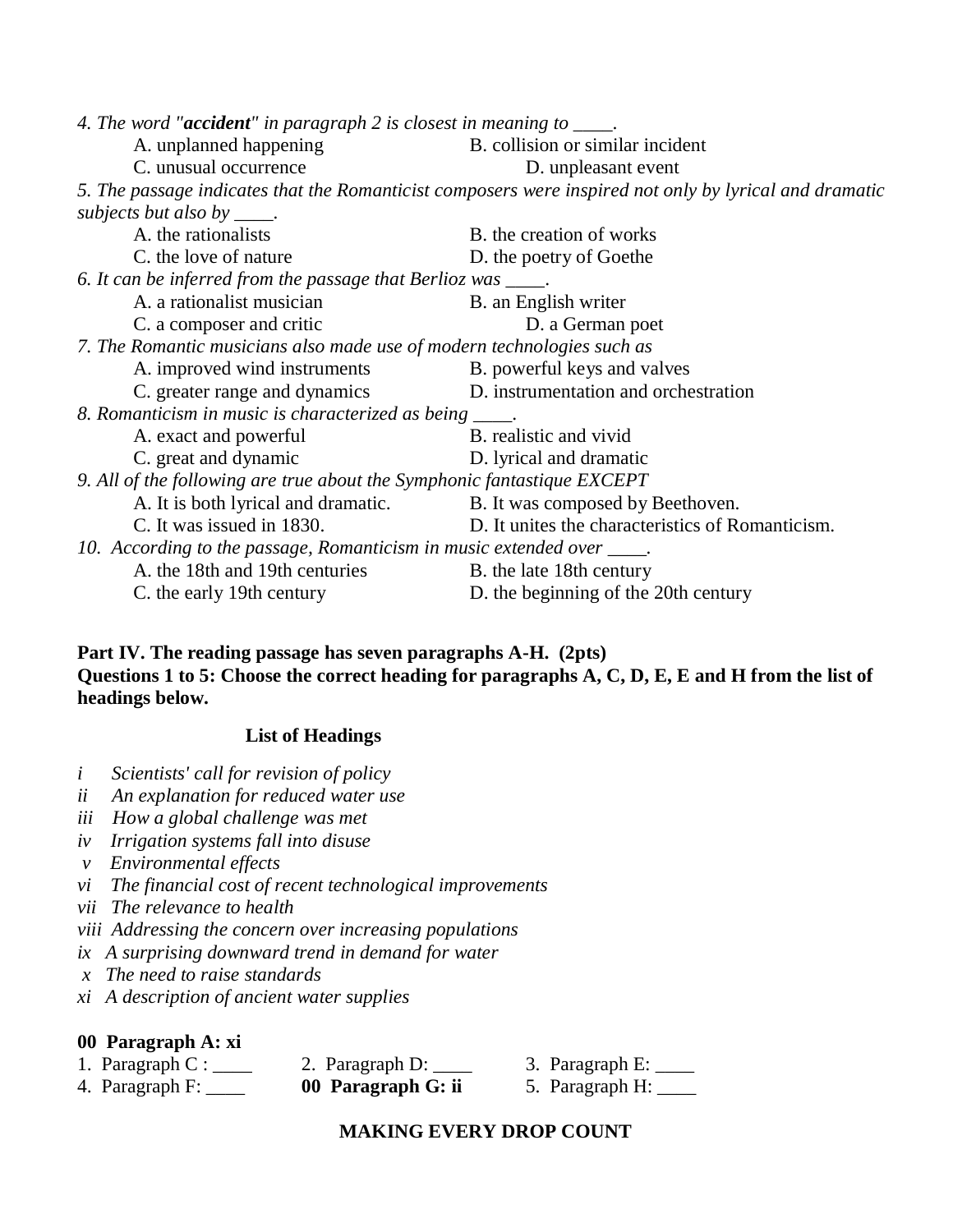**A.** The history of human civilization is entwined with the history of ways we have learned to manipulate water resources. As towns gradually expanded, water was brought from increasingly remote sources, leading to sophisticated engineering efforts such as dams and aqueducts. At the height of the Roman Empire, nine major systems, with an innovative layout of pipes and well-built sewers, supplied the occupants of Rome with as much water per person as is provided in many parts of the industrial world today.

**B.** During the industrial revolution and population explosion of the 19th and 20th centuries, the demand for water rose dramatically. Unprecedented construction of tens of thousands of monumental engineering projects designed to control floods, protect clean water supplies, and provide water for irrigation and hydropower brought great benefits to hundreds of millions of people. Food production has kept pace with soaring populations mainly because of the expansion of artificial irrigation system that makes possible the growth of 40% of the world's food. Nearly one-fifth of all the electricity generated worldwide is produced by turbines spun by the power of falling water.

**C.** Yet there is a dark side to this picture: despite our progress, half of the world's population till suffers, with water services inferior to those available to the ancient Greeks and Romans. As the United Nations report on access to water reiterated in November 2001, more than one billion people lack access to clean drinking water: some two and half billion do not have adequate sanitation services. Preventable waterrelated diseases kill an estimated 10,000 to 20,000 children every day, and the latest evidence suggests that we are falling behind in efforts to solve their problems.

**D.** The consequences of our water policies extend beyond jeopardizing human health. Tens of millions of people have been forced to move from their homes - often with little warning or compensation - to make way for the reservoirs behind dams. More than 20% of all freshwater fish species are now threatened or endangered because dams and water withdrawals have destroyed the free-flowing river ecosystems where they thrive. Certain irrigation practices degrade soil quality and reduce agricultural productivity. Groundwater aquifers\* are being pumped down faster than they are naturally replenished in part of India, China, the USA and elsewhere. And disputes over shared water resources have led to violence and continue to raise local, national and even international tensions.

**E.** At the outset of the new millennium, however, the way resource planners think about water is beginning to change. The focus is slowly shifting back to the provision of basic human and environmental needs as a top priority - ensuring 'some for all,' instead of 'more for some'. Some water experts are now demanding that existing infrastructure be used in smarter ways rather than building new facilities, which is increasingly considered the option of last, not first, resort. This shift in philosophy has not been universally accepted, and it comes with strong opposition from some established water organizations. Nevertheless, it may be the only way to address successfully the pressing problems of providing everyone with clean water to drink, adequate water to grow food and a life free from preventable water-related illness.

**F**. Fortunately - and unexpectedly - the demand for water is not rising as rapidly as some predicted. As a result, the pressure to build now water infrastructures has diminished over the past two decades. Although population, industrial output and economic productivity have continued to soar in developed nations, the rate at which people withdraw water from aquifers, rivers and lacks has slowed. And in a few parts of the world, demand has actually fallen.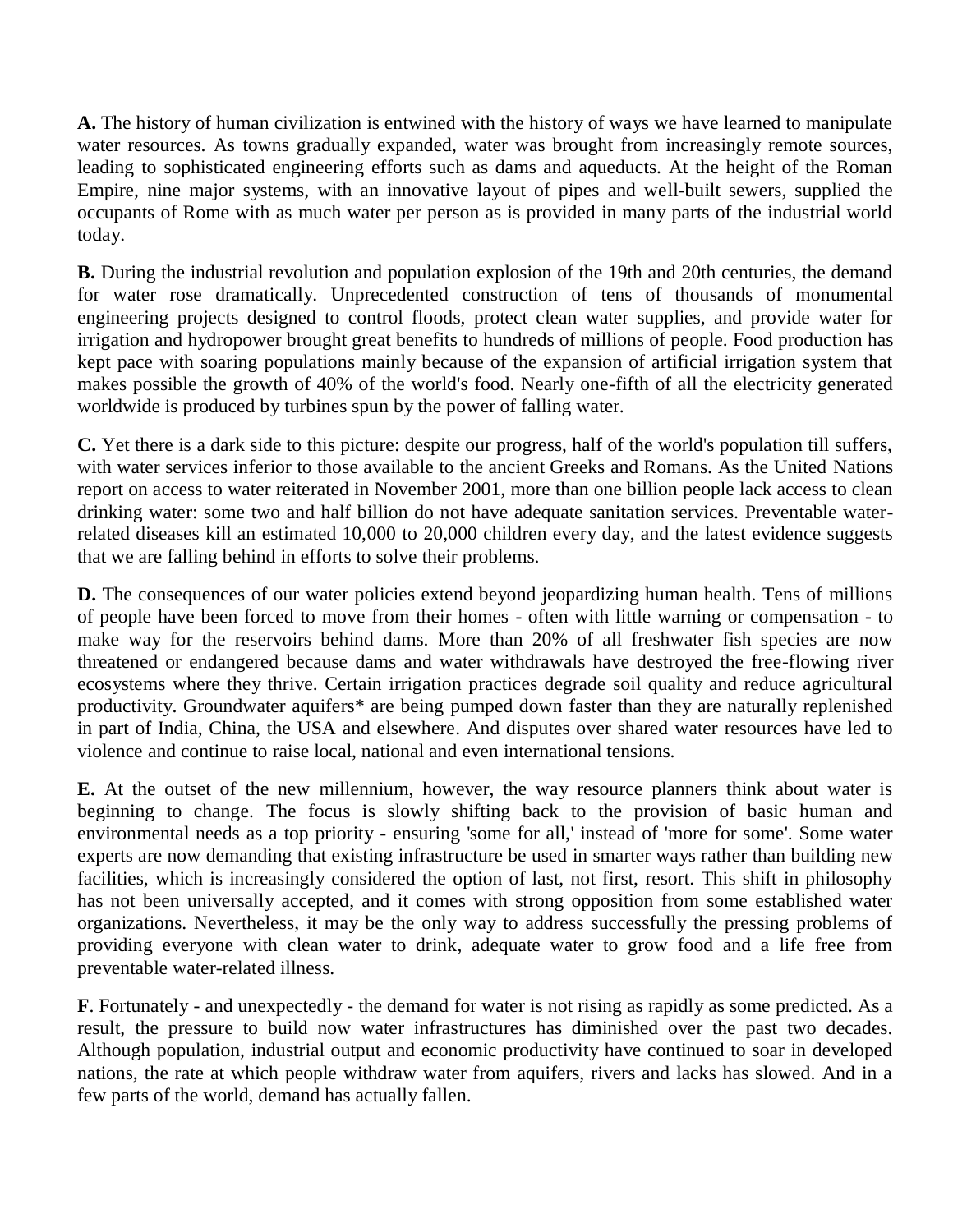**G.** What explains this remarkable turn of events? Two factors: people have figured out how to use water more efficiently, and communities are rethinking their priorities for water use. Throughout the first three-quarters of the 20th century, the quantity of freshwater consumed per person doubled on average; in the USA, water withdrawals increased tenfold while the population quadrupled. But since 1980, the amount of water consumed per person has actually decreased, thanks to a range of new technologies that help to conserve water in homes and industry. In 1965, for instance, Japan used approximately 13 million gallons of water to produce \$1 million of commercial output; by 1989 this had dropped to 3.5 million gallons (even accounting for inflation) - almost a quadrupling of water productivity. In the USA, water withdrawals have fallen by more than 20% from their peak in 1980.

**H.** On the other hand, dams, aqueducts and other kinds of infrastructure will still have to be built, particularly in developing countries where basic human needs have not been met. But such projects must be built to higher specifications and with more accountability to local people and their environment than in the past. And even in regions where new projects seem warranted, we must find ways to meet demands with fewer resources, respecting ecological criteria and to smaller budget.

### **Question 6-10: Do the following statement agree with the information given in the reading passage? Write**

*YES if the statement agrees with the claims of the writer NO if the statement contradicts the claims of the writer NOT GIVEN if it is impossible to say what the writer thinks about this*

- 6. Water use per person is higher in the industrial world than it was in Ancient Rome.
- 7. Feeding increasing populations is possible due primarily to improved irrigation systems
- 8. Modern water systems imitate those of the ancient Greeks and Romans.
- 9. Industrial growth is increasing the overall demand for water.
- 10. Modern technologies have led to reduction in the domestic water consumption.

## **Part V. You are going to read some reviews for different novels. For questions 1 -1 0, choose from the reviews (A-F). The reviews may be chosen more than once. (1pt)**

## **In which review is the following mentioned?**

- *1. It is easily forgotten once it has been read.*
- *2. People join together to fight a common enemy.*
- *3. A bad start but a good ending.*
- *4. Anti-government rebels are used as guinea pigs.*
- *5. A human transmitter.*
- *6. A predictable but enjoyable ending.*
- *7. The story of someone growing up.*
- *8. This book has been written perfectly for its target reader.*
- *9. Someone keeps remembering things in his/her past.*
- *10. Two eras existing at the same time.*

## **BOOK REVIEWS**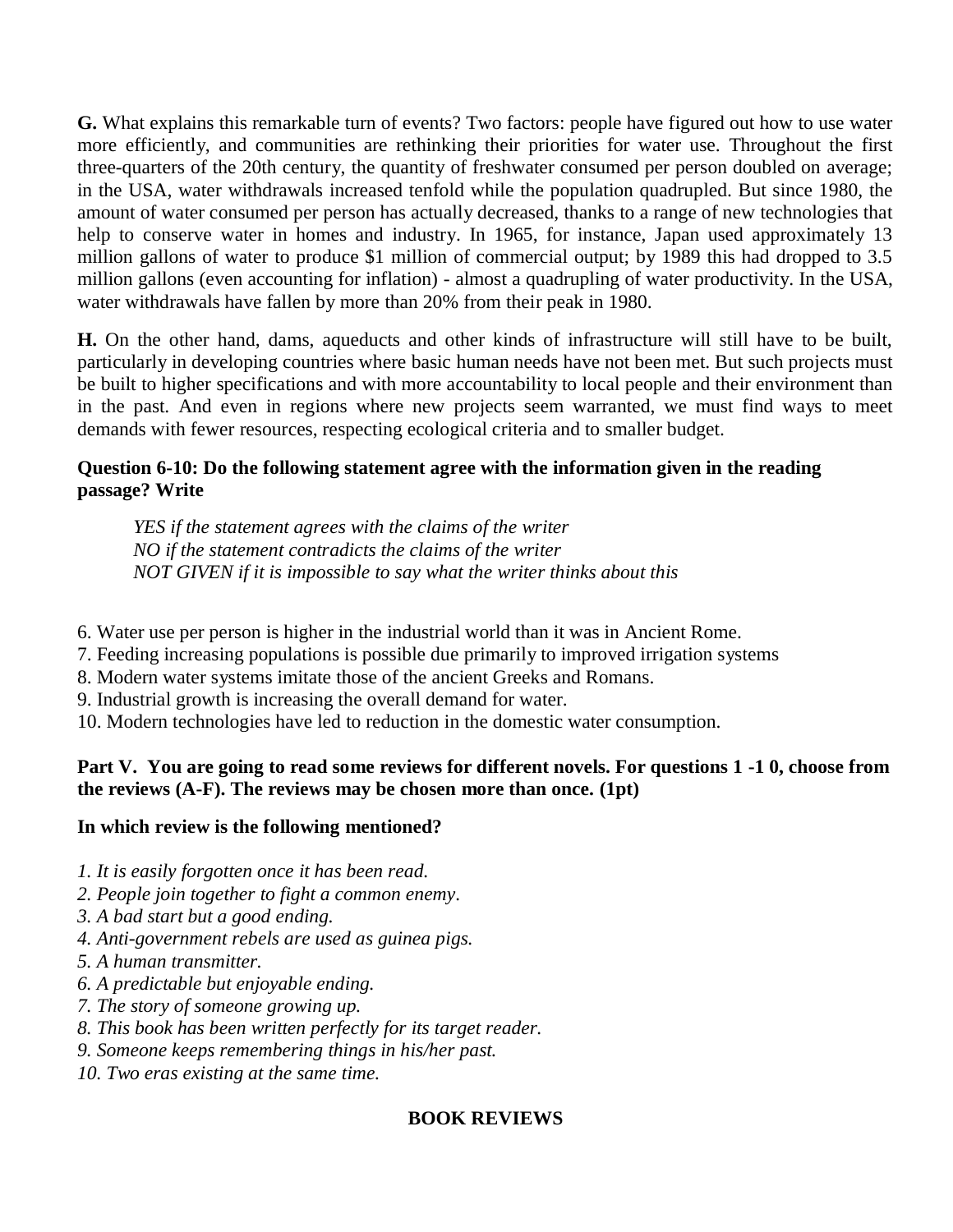#### **A. Gifts - Ursula Le Guin**

Gifts is a coming-of-age story, intended, at a guess, as a book for young teenagers, and as such has to be written with scrupulous care. In this respect it is exemplary. Tightly-plotted, there isn't a word out of place. Quintessential Le Guin, in fact.

This book is set on a world which might be Earth but could just as easily not be, in what is almost a default fantasy land, with a scrape-an-agricultural-living uplands, and towns sufficiently far off that they barely impinge on the main narrative.

The book is not quite a Wizard of Earthsea but it gets very close and as is usual with Le Guin's work, Gifts, despite its quota of disputes, conflict and death, is a life-affirming experience, well worth reading by adults of all ages.

### **B. Soul Purpose - Nick Marsh**

It shouldn't happen to a vet. Alan Reece, human wreck, is called out one night in late December to tend to a pregnant cow, but the calf is born transparent. This is but the first in a global outbreak of transparent births, and Alan finds himself at the centre of the oncoming apocalypse. Actually this book reminds me not a little of that book about exploding sheep from a few years ago. It's not a very bad book, it's just not a brilliant book either. The prologue is terrible; the epilogue is surprisingly good; in between it averages out.

This isn't the first metaphysical comedy adventure book I've read this year, so possibly it's arrived at the right time to take advantage of a trend of some sort. However, "memorable" and "original" are two words I can't, in all sincerity, use to describe it.

#### **C. The Space Eater - D. Langford**

Wormhole travel is possible but only up to a diameter of 1.9cm. Through one such spyhole, the government discovers that a distant colony world is developing weaponry based on Anomalous Physics which could endanger whole star systems. Send in the marines! Oh no, wait, they don't make 1.9cm tall Marines. Enter Ken Jacklin, one of a team of soldiers trained to charge headlong into death and be grown back in regeneration tanks, even when blown to a pulp. Accompanying him is Rossa Corman, a woman who can send messages coded in pain back to Earth by jabbing herself in the arm.

The premise that someone can be remade - body and mind - from jam hours after their death is a little hard to swallow, but in general it's very hard to fault this novel. The characters are rounded and engaging, the story is lively and well told with intrigue aplenty, and the science, however out there it may be, is explained in accessible and thought-provoking terms. A very rewarding read.

#### **D. Babylon - Richard Calder**

Babylon has a lush feel to it. Calder writes erudite and richly detailed prose which situates the characters first in the Victorian London of Jack the Ripper and later in the crumbling metropolis of a modern Babylon existing in a parallel dimension. The book is strong on atmosphere and there are some marvelously melodramatic set pieces in which major plot shifts are played out. I get the impression that Calder knows his material and wants the reader to be able to visualise his world clearly but this enthusiasm for detail is also one of the novel's drawbacks. The pages are cluttered with facts and at one point I began to feel some sympathy with the character who shouts out that she doesn't know anything.

Whilst the book jacket promises blood and gore and there are intimations of ravishment scattered throughout the first part of the novel, the second and third parts deliver little of either and the melodramatic quality of the set pieces seems increasingly at odds with the cerebral working out of the novel's conclusion.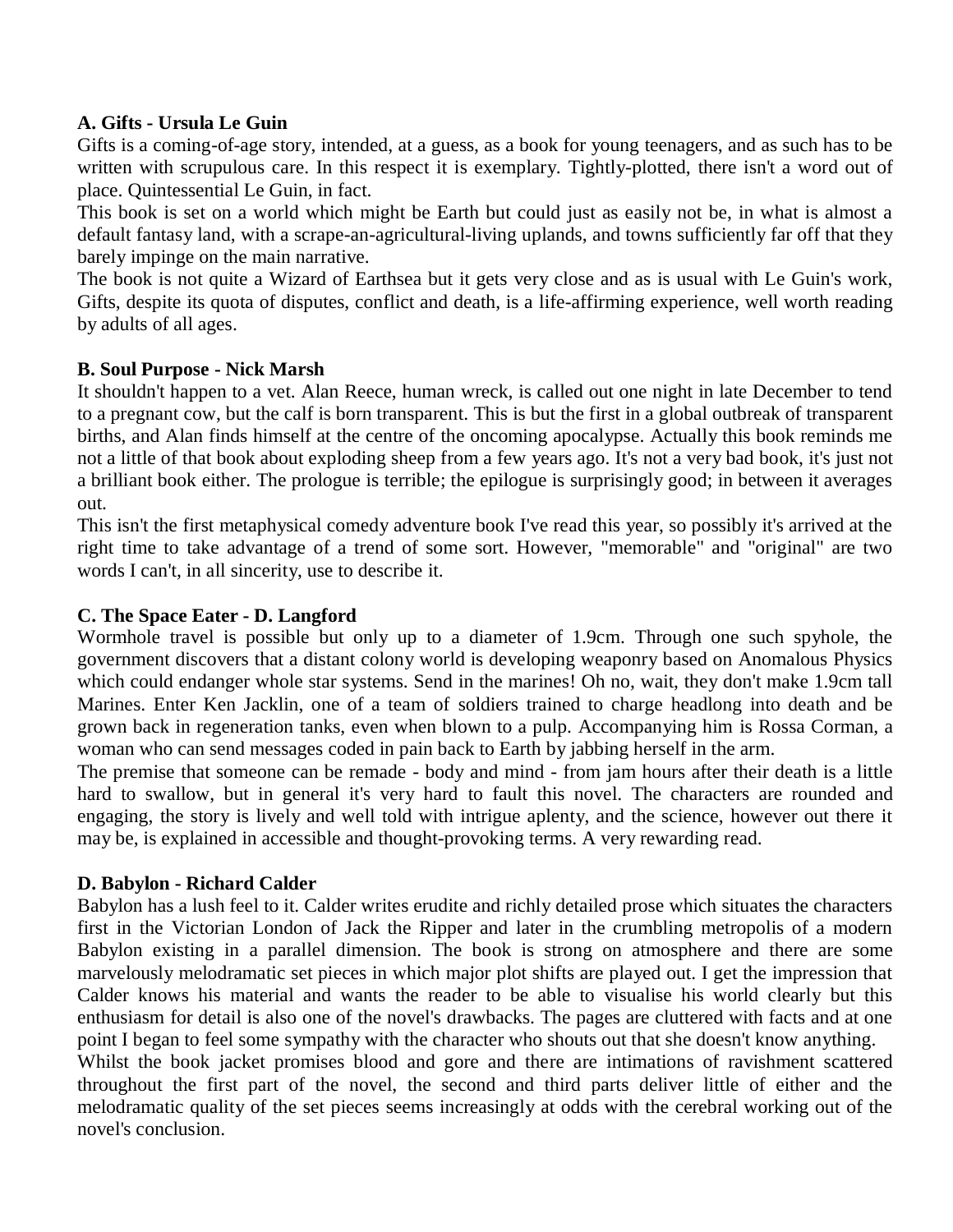### **E. Against Gravity - Gary Gibson**

In 2088, following a terrorist nuclear strike on Los Angeles, America's political dissidents are rounded up and sent to the Maze, a top secret research facility, to provide experimental hosts for military nanotech. This is a densely packed Science Fiction thriller, and for all the twists and action the pace felt quite sedate to me. I think it might be all the flashbacks - Gallon is the only viewpoint character, and his story is intercut with lengthy scenes of his time in the Maze, which he has escaped from. This material is well depicted, particularly the gruesome failed experiments and the survival-of-the-fittest tests. Against Gravity is a good futuristic action novel, but the tagline "Live long enough and this could be your future" on the front cover tells me Gibson intends this novel first and foremost as a comment on the

world we live in today.

### **F. The New World Order - B. Jeapes**

In Ben Jeapes' latest novel, invaders arrive on Earth to find the locals already at war; with their superior technology, the invaders hammer both sides indiscriminately but end up uniting the humans against them. Except that these invaders not only come armed with machine guns and airships but also with witchcraft, their special wise cadre tapping the Earth's lay energy. This is a lively and intelligent novel from Ben Jeapes. A section at the end caps the story with historical notes and a revelation that you may guess before, but which you should still find entertaining.

### **D. WRITING (6pts)**

### **Part I: The line graph below compares the Gross Domestic Product (GDP) in four countries in billions of US dollars. (2pts)**

**Write a report for a university lecturer and report the main features, and make comparisons where relevant. You should write at least 150 words.**



............................................................................................................................................................................................................................................................